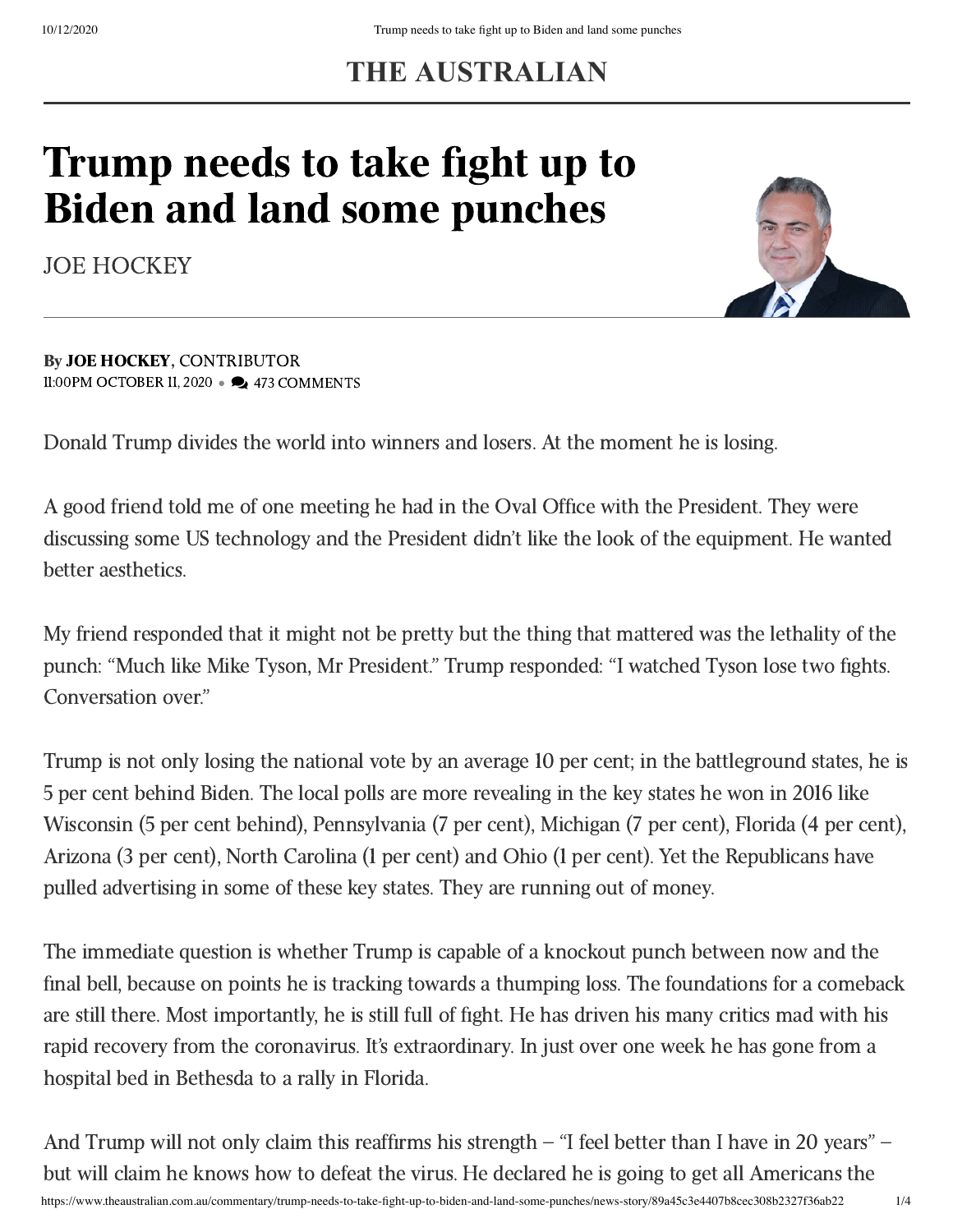miracle treatments he received.

Out of fear Trump is now speaking directly to seniors, where he has been bleeding support over the past few months. Late last week in a message from the Rose Garden, he specifically targeted Americans over 65 saying "to my favourite people in the world, the seniors. I am a senior, I know you don't know that, nobody knows that … but I am a senior". He went on to pledge his unqualified support for their health and wellbeing.

Trump is now moving to a Sun Belt strategy of targeted campaigning in Florida, North Carolina, Georgia, Texas and Arizona. This week is aimed at shoring up his weakening base. He will also have intermittent visits to Pennsylvania. He cannot afford to lose that state under any scenario.

Trump must stop talking about himself. He has to give Americans a reason to vote for him and being Donald Trump is not enough.

He must follow the lead of Mike Pence who won the debate with Kamala Harris. I knew Pence won when CNN and MSNBC commentators started criticising Harris for her performance.

The former Indiana governor is an experienced debater and he won focusing on what matters to swing voters like our Mary Milwaukee. He talked about jobs and the threat of the Green New Deal. He had Harris on the back foot on taxes, law and order, China and border protection. Harris landed a few good punches on mismanagement of the coronavirus – the Trump-Pence achilles heel – and it's having a big impact on Mary Milwaukee's parents, who have been solid Trump supporters but are having second thoughts.

Joe Biden and Harris have left themselves open to an attack at the suggestion they will stack the US Supreme Court if they get control of the White House and the Senate. Americans don't like people fiddling with their institutions. If Trump lets this opportunity pass then it's game over.

Like a good prizefighter he has to ignore the pain of the punches that hit him and focus on landing punches on his opponent. And empathy helps.

Trump rarely shows empathy. It's not his natural instinct; he views it as a weakness. Last week Pence grieved for all those lost to coronavirus and it resonated.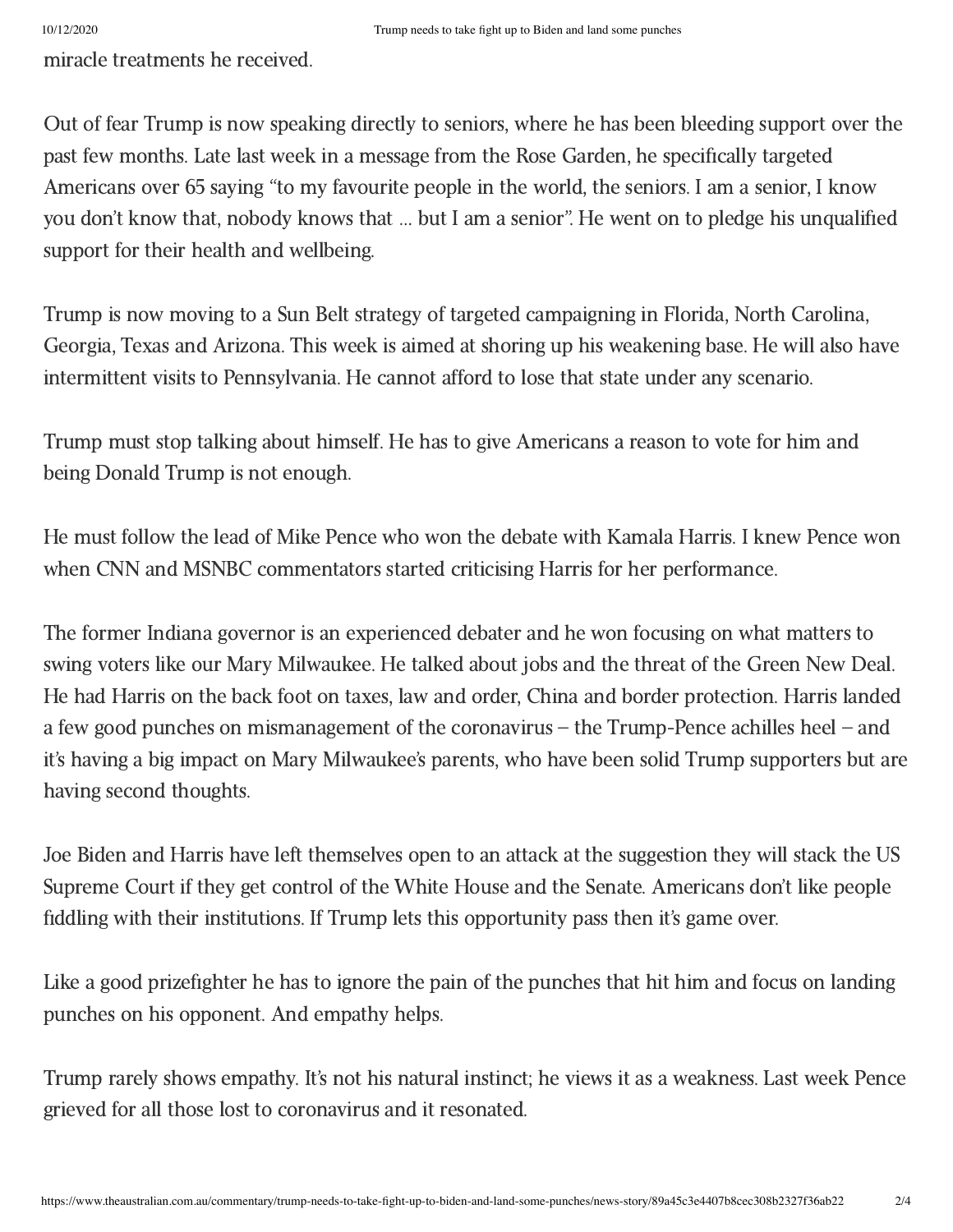## 10/12/2020 Trump needs to take fight up to Biden and land some punches

Trump needs to prosecute the case that 97 per cent of Americans have not had coronavirus and of those that have, 97 per cent survived. He must grieve for the losses but get on with the battle. Like the wartime President Americans would expect, he has some good news to sell as well. The mortality rate is falling and vaccines are just around the corner.

And Trump must get back to the issues that helped in 2016 – job creation through "made in America", secure borders, freedom of religion and the right to own a gun, a stronger military and more affordable healthcare. When did Trump last talk about infrastructure?

On taxes he can throw a knockout punch. Biden has pledged to reverse the Trump corporate tax cuts. In Australian politics that would be a knockout punch for an opponent during a recession. Instead, Trump is still tweeting about Hillary Clinton.

During my seven election campaigns in Australia, the leader always had someone who could pull them into line. Good campaign teams led by fearless advisers were essential. At times I was in the room for those frank and honest character assessments. And, yes, I copped a few myself.

Trump has no one to tell him when he is wrong, having sacked the critics and ostracised the contrarians. Almost none of the 2016 team is there. And many mainstream Republicans who were "Never Trumpers" have morphed into movements like The Lincoln Project and Republican Voters Against Trump. These well-funded groups have done unprecedented damage to his re-election campaign. Their ads are sniper shots with horrifying accuracy. What's more, they got into Trump's head by running the ads in Washington DC on the TV networks he watches every morning. They are experienced Republican campaigners running against an inexperienced incumbent.

Sometimes leaders can get away with an inexperienced team and little message discipline. They have usually been through hell and high water themselves and are smart enough to build a kitchen cabinet of experienced, wise advisers. Trump hasn't held a formal cabinet meeting since May and trusts only his own judgment – and he craves regular reaffirmation like one of his predecessors, Richard Nixon.

Even the best fighter cannot win without a good support team in their corner. It's time for Trump to forget about the aesthetics, get back in the ring and start landing some heavy blows.

Joe Hockey is a former federal treasurer and ambassador to the US. He is president of advisory firm Bondi Partners.